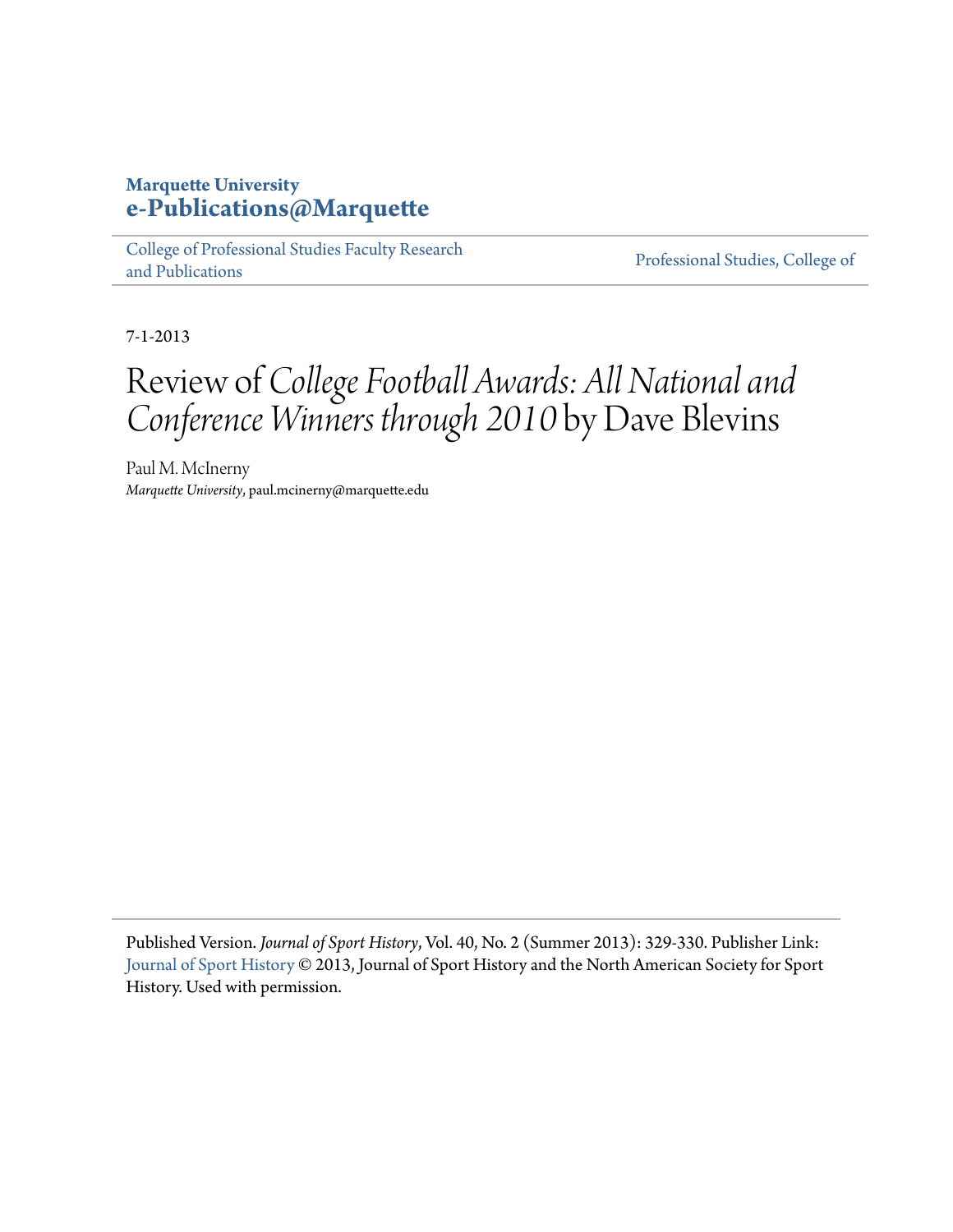BLEVINS, DAVE. *College Football Awards: All National and Conference Winners through 2010*. Jefferson, N.C.: McFarland & Co., 2012. Pp. vi+519. Notes and index. \$65.00 pb.

More than 575 awards are presented annually to college football players and coaches, according to Dave Blevins, author *of College Football Awards: All National and Conference Winners through 2010*. This reference work includes a major awards chapter and sections for each level of football competition chronicling conference championships along with coaches and players of the year. A credit to this work is its inclusion of not just the NCAA Division I Football Bowl Series and Football Championship Series but also NCAA Division II and III, the National Association of Intercollegiate Athletics (NAIA), National Christian College Athletic Association (NCCAA), and Community College and Junior College Football Conferences.

The in-depth treatment of the awards beyond just listings is valuable. Blevins includes introductory information for most awards including the founding of the award,